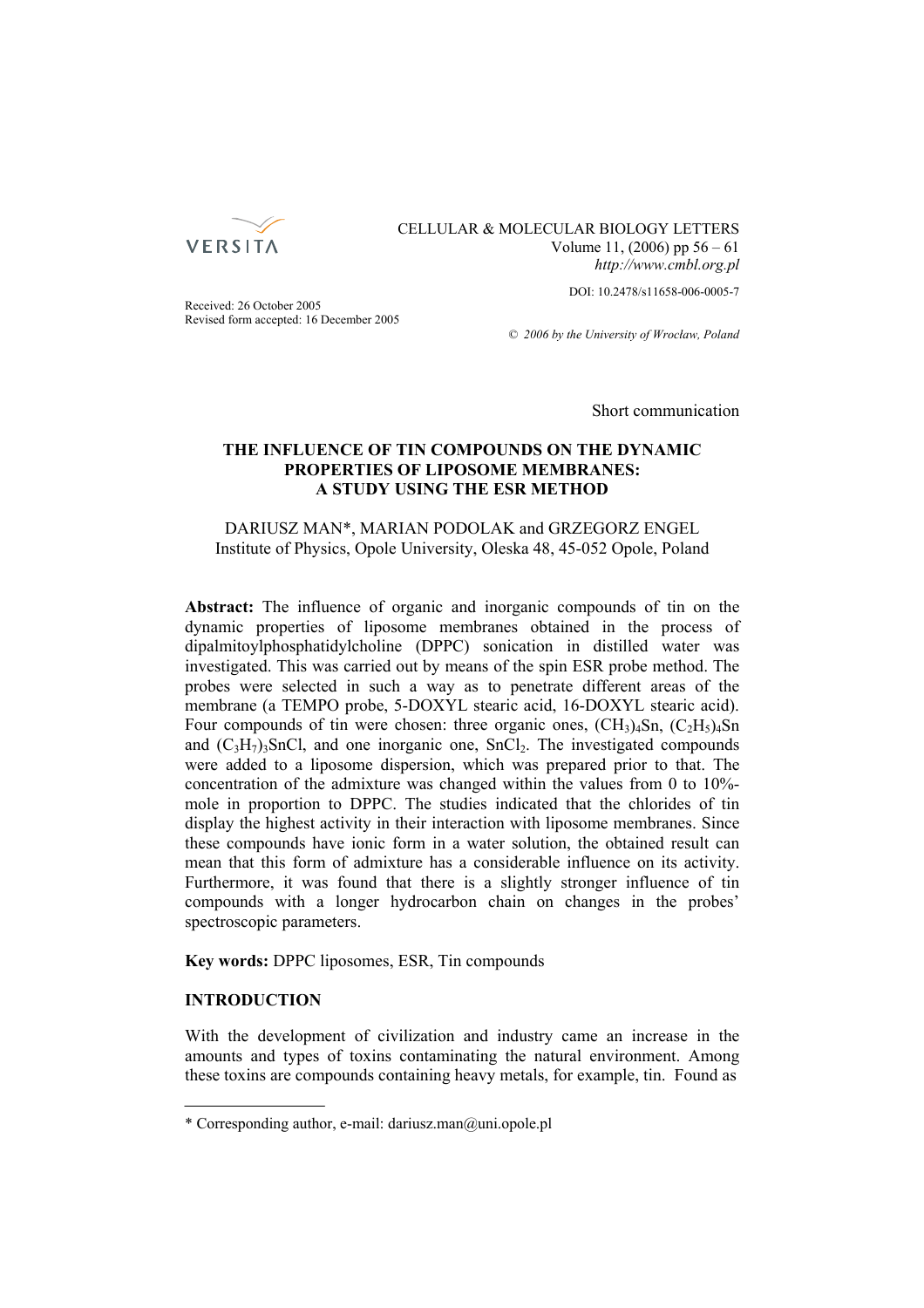a component in many alloys, tin is applied as an anti-corrosion agent to metal sheets, and used to construct elements of electric and electronic devices. Tin is treated as a metal of low toxicity, but it can poison organisms due to its ability to accumulate in living tissue and its commonness in nature. Symptoms of tin poisoning include neurological disorders. Alkyl compounds of tin are particularly toxic, and the more methyl groups they contain, the more harmful they are. Among their other effects, organic compounds of tin inhibit the process of oxidative phosporylation and accelerate the hemolysis of erythrocytes [1-3]. They also change the physical properties of lipid model membranes. Ionized compounds of tin (e.g. chlorides) show a particular kind of activity in their exertion of influence on lipid membranes [4-6]. The aim of this study was to investigate the influence of selected tin compounds (organic and inorganic) on the dynamic properties of liposome membranes.

#### **MATERIALS AND METHODS**

Liposomes were obtained via the process of dipalmitoylphosphatidylcholine synthetic lecithin (DPPC) sonication in distilled water. The total sonication time of a sample of 1.5 ml was 5 minutes, and was carried out in one-minute cycles (sonication and cooling). The DPPC concentration in the sample was 0.04 M, and the molar ratio of spin probe to DPPC was 0.01. Four compounds of tin were chosen for the study, and they can be divided into two categories based on the structure of the particles. The first consisted of two chloride compounds, one organic  $(C_3H_7)$ <sub>3</sub>SnCl and one inorganic SnCl<sub>2</sub>, while the second included two organic, non-chloride compounds,  $(CH_3)_4$ Sn and  $(C_2H_5)_4$ Sn. They differed in the number of hydrocarbon groups surrounding the tin atom. The compounds in the first class (chlorides) dissociate in a water solution into negative ions of chlorine and bi-positive inorganic ions of tin, or into unipositive organic ions. The structural formulae of the investigated compounds are:

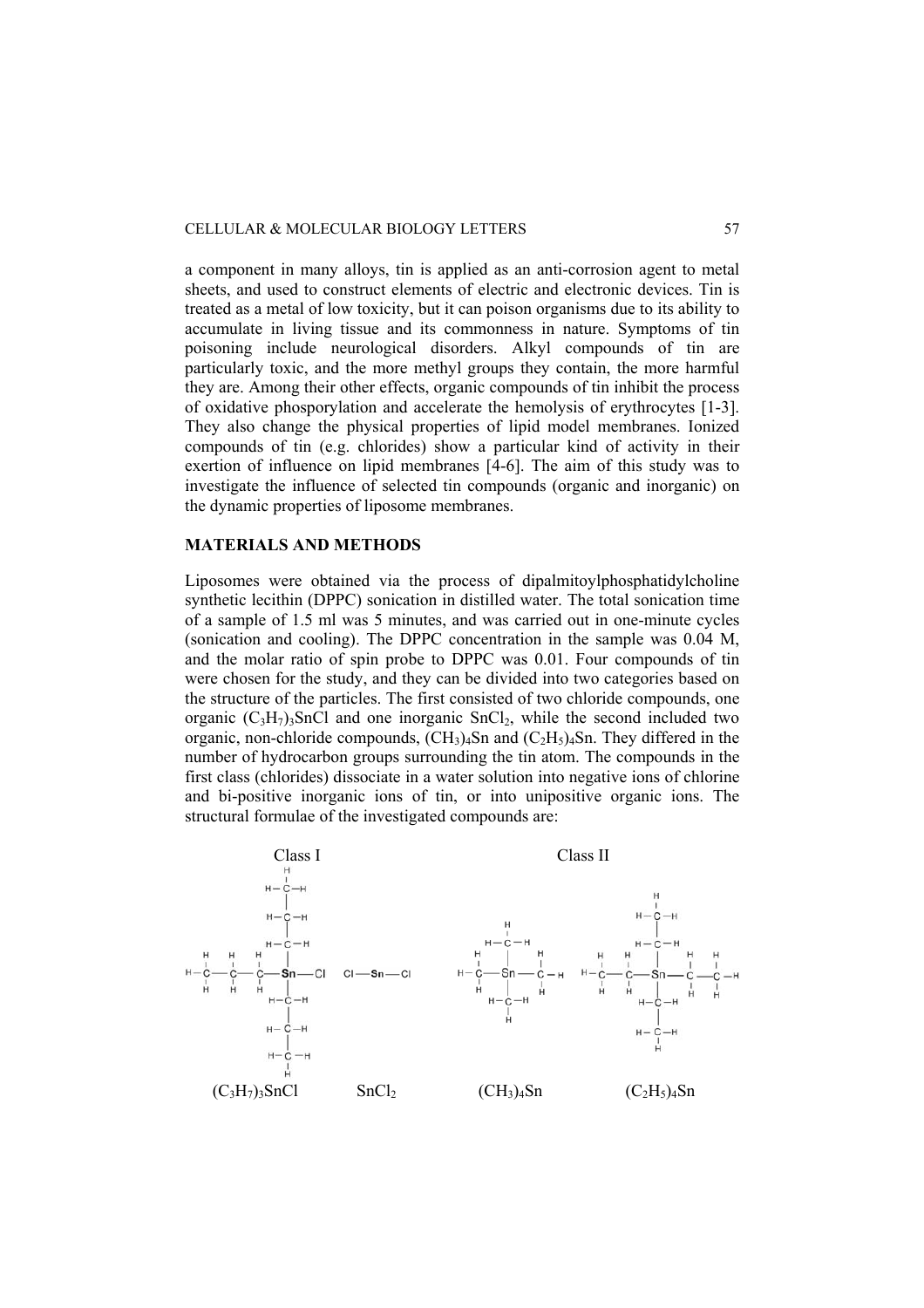Three spin were probes used: 2,2,6,6-tetramethylpiperidine-1-oxyl (TEMPO), 2-(3-Carboxypropyl)-4,4-dimethyl-2-tridecyl-3-oxazolidinyloxy (5-DOXYLstearic acid), and 2-Ethyl-2-(15-methoxy-15-oxopentadecyl)-4,4-dimethyl-3 oxazolidinyloxy (16-DOXYL-stearic acid). Each penetrates different regions of liposome membranes. The TEMPO probe dissolves both in the hydrophobic part of the membrane and in a water environment. On the basis of an ESR spectrum, the spectroscopic partition parameter (F) of the probe between the membrane and its surrounding was determined. The measure of parameter F is the ratio of the high-field line amplitude in the ESR spectrum of the probe dissolved in a lipid environment (H) to the sum of the high-field line amplitude in a lipid (H) and water environment (P) (Fig. 1). For the control sample free from an admixture of the investigated compounds, the partition parameter was marked with the symbol Fo. The value of this parameter (F) is very often related to the fluidity of the membrane [7].

The 5-DOXYL probe dissolves in the hydrophobic part of the membrane and is located in the vicinity of the lipid bilayer surface. On the basis of the ESR spectrum of this probe, an ordering coefficient was determined, the value of which is directly proportional to the probe order parameter (S) [8]. The measure of this coefficient is the distance between the extreme lines of the spectrum of the 5-DOXYL probe.

The 16-DOXYL probe, similarly to the 5-DOXYL one, dissolves in the hydrophobic part of the membrane, but is located in the center of the lipid bilayer. On the basis of the ESR spectrum of this probe, parameter  $\tau$  was determined; its value is inversely proportional to the rotation speed of the probe [9]. In order to emphasize the changes going on in the samples under the influence of the investigated compounds, we analyzed the relative values of the determined spectroscopic parameters.

Each of the measurements was repeated 10 times. The values of the parameters presented here are the arithmetic mean of the measurements. Measurement errors in the spectroscopic parameters amounted to: 5% for the TEMPO probe, 6% for the 16-DOXYL probe, and 4% for the 5-DOXYL probe.

## **RESULTS AND DISCUSSION**

Fig. 1 presents the dependence of the relative value of the spectroscopic parameter F/Fo of the TEMPO probe dissolved in a water suspension of DPPC liposomes, containing admixtures of compounds of the first (chlorides) (Fig. 1A) or the second (non-chlorides) class (Fig. 1B) on the concentration of the admixtures. It follows from the data that all the investigated compounds caused a rise in the fluidity of liposome membranes (an increase in the value of  $F/F_0$ ), although in the case of  $(CH_3)_4$ Sn, this rise was minimal. The biggest changes in  $F/F_0$  occurred within the range of low concentrations of the admixture (from 0 to 4%). At higher concentrations, the value of the parameter became stable. A local fluidity minimum was observed around a concentration of 1-1.5% for all of the compounds. In the case of  $(CH_3)_4$ Sn, this minimum meant a stiffening of the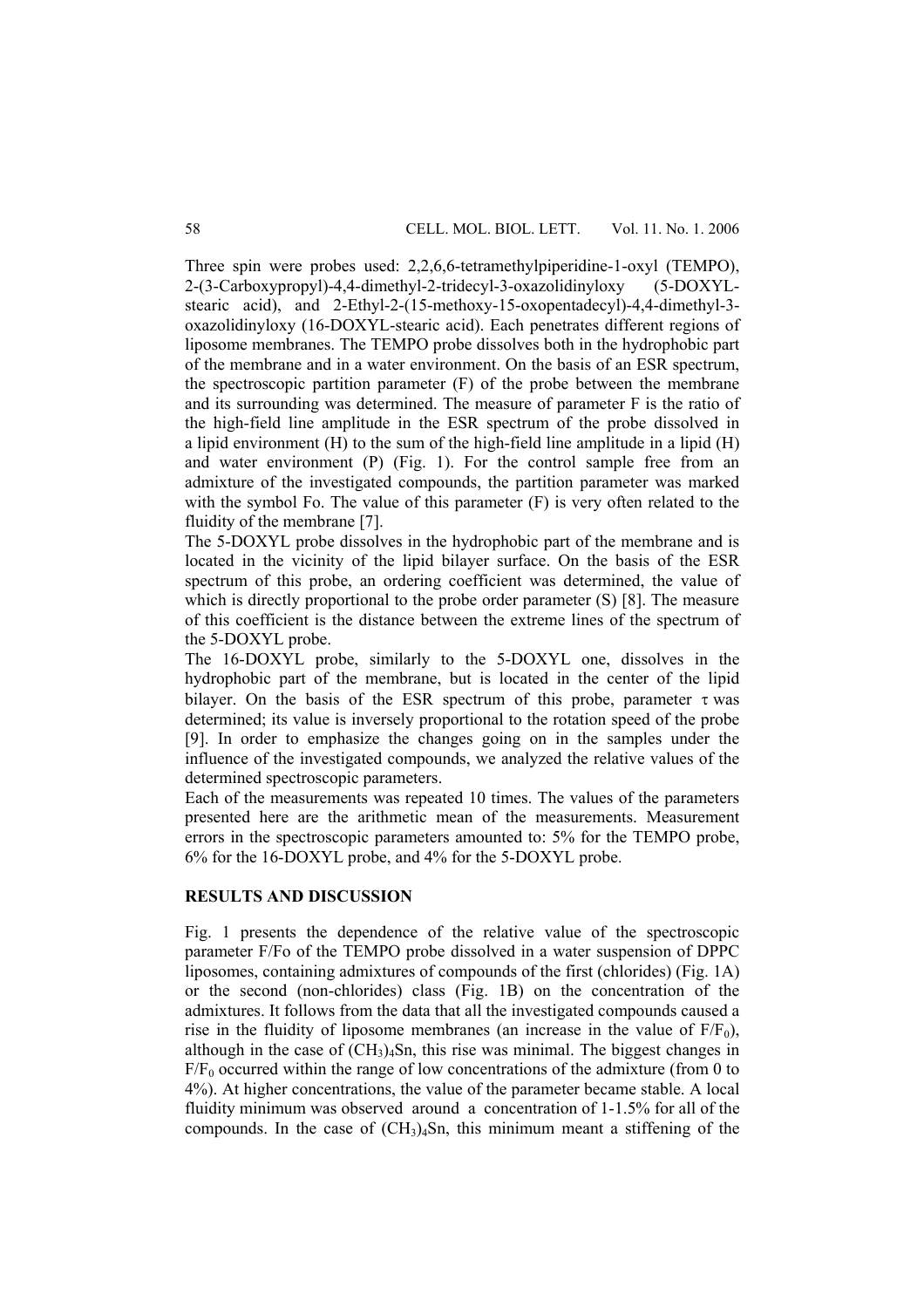membranes ( $F/F_0 < 1$ ). The occurrence of the minimum for membranes within the range of low concentrations of the admixtures was reported on earlier [10].



Fig. 1. The dependence of the relative value of the spectroscopic parameter F/Fo of the TEMPO probe dissolved in a water suspension of DPPC liposomes, containing admixtures of compounds of the first class (chlorides) (A) and compounds of the second class (non-chlorides) (B), on the concentration of the admixtures.

For the chlorides (organic and inorganic),  $F/F_0$  stabilized at a value of 1.5 (the highest value). For  $(C_2H_5)_4$ Sn, (a compound of class II, with a greater number of  $CH<sub>2</sub>$  groups) the value of F/F<sub>0</sub> stabilized at 1.3, while for  $(CH<sub>3</sub>)<sub>4</sub>Sn$  (with a lower number of CH<sub>2</sub> groups) at 1, which demonstrates a lack of influence on the part of the admixture on the value of parameter F (on the fluidity of the membranes) within the range of higher concentrations.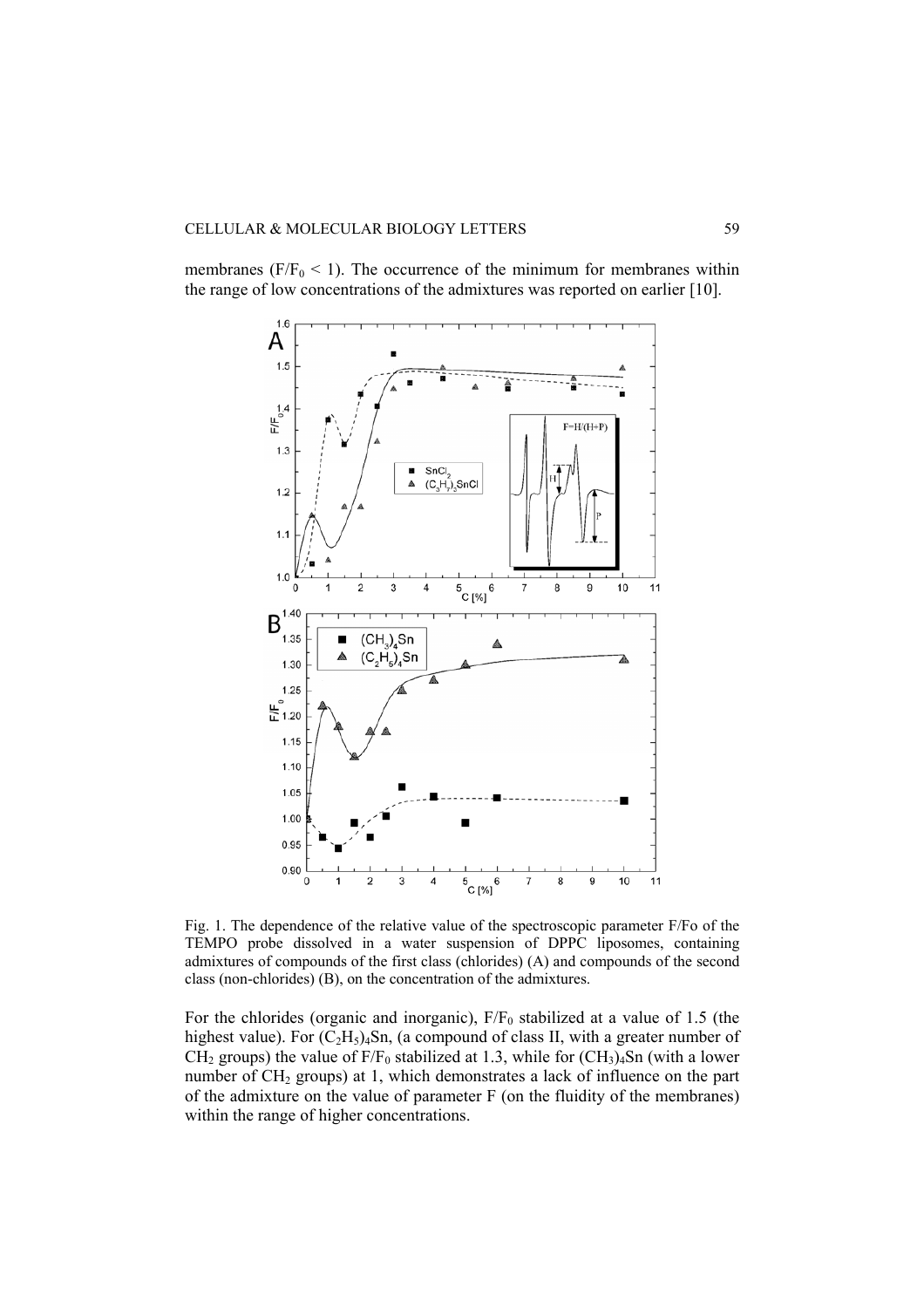The TEMPO probe, which was used in the investigations in this study, yields information on the dynamics of the surface layer of liposome membranes. This layer is formed by lipid polar heads, which, in the case of DPPC, give rise to electric dipoles. For this reason, interactions with ionic admixtures locating in this region of the membranes may, to a great extent, determine the results of measurements taken by means of the TEMPO probe.

In the case of probes penetrating the hydrophobic layer of the membrane (5-DOXYL, 16-DOXYL), the changes in the spectroscopic parameters induced by admixtures of the investigated salts were insignificant in comparison with the changes observed by means of the TEMPO probe. The ordering coefficient, which was registered using the 5-DOXYL probe, changed within the range of values from 0% to 1% for compounds of Class II, at concentrations of the compounds in the membrane higher than 3%. For lower concentrations, the changes in the parameter were of chaotic nature and remained within the range of values from 0% to 2.5%. Similar results were obtained for compounds of Class I, the difference being that  $(C_3H_7)$ <sub>3</sub>SnCl induced greater changes in the parameter (about 4%) in comparison with the changes induced by admixtures of  $SnCl<sub>2</sub>$  (about 1%). Similar tendencies were observed in the changes in the spectroscopic parameter t of the 16-DOXYL probe (the value of the parameter being inversely proportional to the rotation speed of the probe) induced by admixtures of the investigated compounds. In this case, no differences in the influence of the compounds of Class I on parameter t were found. It was also for this probe that the changes in parameter t induced by admixtures of Class I and II compounds at concentrations lower than 3% were of chaotic character. It follows from the investigations that the changes in the spectroscopic parameters of the 16-DOXYL and 5-DOXYL probes influenced by admixtures of compounds of Class I and II were similar. At low concentrations of the admixtures (lower than 3%), the changes were chaotic and could not be interpreted in a unequivocal way. It is likely that the effect was caused by the measurements having been taken at 25ºC, below the temperature of the main phase transition of lecithin DPPC (40.5ºC). For concentrations higher than 3%, the 5-DOXYL and 16-DOXYL probes displayed only a slight increase in the fluidity of the investigated area of the membrane.

The biggest changes in the spectroscopic partition parameters, as observed for the TEMPO probe, which was located in the surface layer of the membrane, could be induced by the biggest changes in the fluidity or the presence of admixture ions in this layer of the membrane. It follows from the research carried out earlier [11] that the rise in the pH of the solution of the water environment of liposomes containing admixtures of tin ions, among others, caused a slight rise in parameter F of the TEMPO probe. The presence of the examined compounds in the environment of the liposomes may have a similar influence of this parameter to the changes in pH. Due to this, it can be supposed that the partition parameter of the TEMPO probe should not be unequivocally interpreted as the indicator of membrane fluidity.